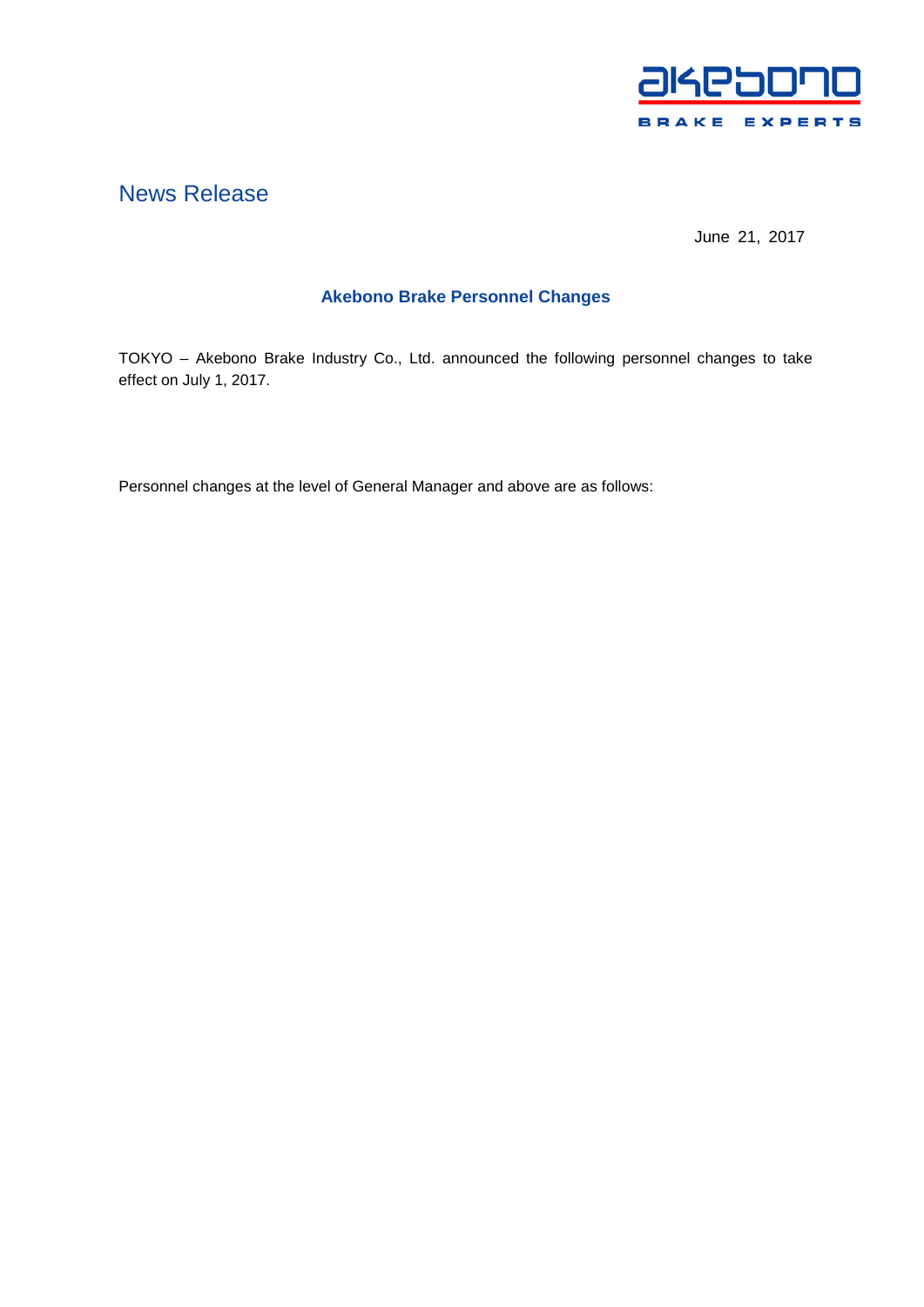### **Personnel changes at the level of Executive Officer and above effective July 1, 2017**

| <b>Name</b>    | New responsibilities                                                                                             | Former responsibilities                                                        | Continuing responsibilities                                                                                                                      |
|----------------|------------------------------------------------------------------------------------------------------------------|--------------------------------------------------------------------------------|--------------------------------------------------------------------------------------------------------------------------------------------------|
| Katsuji Hidaka | General Manager, Production Engineering Strategy Office,<br>Production Engineering Division                      |                                                                                | Senior Managing Executive Officer<br>Head of the Production Engineering Division                                                                 |
|                |                                                                                                                  |                                                                                |                                                                                                                                                  |
| Keiichi Oka    |                                                                                                                  | General Manager, Purchasing Planning Department,<br><b>Purchasing Division</b> | Executive Officer<br>Head of the Purchasing Division                                                                                             |
| Takashi Kudo   | Head of the Application Engineering Group<br>General Manager, Application Engineering Coordination<br>Department |                                                                                | Technical Advisor & Assistant to the President & CEO<br>In-charge, Electric Brake Application Engineering<br>In-charge, Environmental Activities |

### **Personnel changes at the level of General Manager effective July 1, 2017**

| <b>Name</b>         | New responsibilities                                                                                                                                                                           | Former responsibilities                                                                                                                                                                                         | <b>Continuing responsibilities</b> |
|---------------------|------------------------------------------------------------------------------------------------------------------------------------------------------------------------------------------------|-----------------------------------------------------------------------------------------------------------------------------------------------------------------------------------------------------------------|------------------------------------|
| Takeshi Kashimura   | Assistant Head of the Automotive Sales Division                                                                                                                                                |                                                                                                                                                                                                                 | General Manager, Global Sales      |
|                     | Mitsuyoshi Kawahara General Manager, Strategy Department, Foundation Brake<br>BU.<br>Member of the Board, Akebono Brake Sanyo<br>Manufacturing Co., Ltd.                                       | President & Representative Director, Akebono Brake<br>Sanyo Manufacturing Co., Ltd.<br>Member of the Board, Akebono Brake Iwatsuki<br>Manufacturing Co., Ltd.                                                   |                                    |
| Tetsuji Kono        | General Manager, Sales Department No.3, Foundation<br><b>Brake BU</b>                                                                                                                          | General Manager, Automotive Sales Department No.3,<br><b>Automotive Sales Division</b>                                                                                                                          | Senior Manager, Global Sales       |
| Kazuhiko Kawakami   | General Manager, Sales Department No.4, Foundation<br><b>Brake BU</b>                                                                                                                          | General Manager, Automotive Sales Department No.2,<br>Automotive Sales Division                                                                                                                                 | Senior Manager, Global Sales       |
| Kokichi Kondo       | General Manager, Sales Department No.5, Foundation<br><b>Brake BU</b>                                                                                                                          | General Manager, Automotive Sales Department No.4,<br><b>Automotive Sales Division</b>                                                                                                                          | Senior Manager, Global Sales       |
| Masayoshi Kojima    | General Manager, Manufacturing Technology Department,<br><b>Foundation Brake BU</b><br>General Manager, Manufacturing Technology Department,<br>Akebono Brake Iwatsuki Manufacturing Co., Ltd. | Assistant Head of the Production Engineering Division<br>General Manager, Brake System Production Engineering<br>Department, Production Engineering Division<br>Assistant to the President, Foundation Brake BU |                                    |
| Hisashi Mori        | General Manager, Quality Control Department, Foundation<br><b>Brake BU</b><br>General Manager, Quality Control Department, Akebono<br>Brake Iwatsuki Manufacturing Co., Ltd.                   | Senior Manager, Foundation Brake BU                                                                                                                                                                             |                                    |
| <b>Yukio Murata</b> | President & Representative Director, Akebono Brake<br>Iwatsuki Manufacturing Co., Ltd.                                                                                                         | COO, Akebono Corporation (Guangzhou)<br>Chairman, Akebono Corporation (Guangzhou)                                                                                                                               |                                    |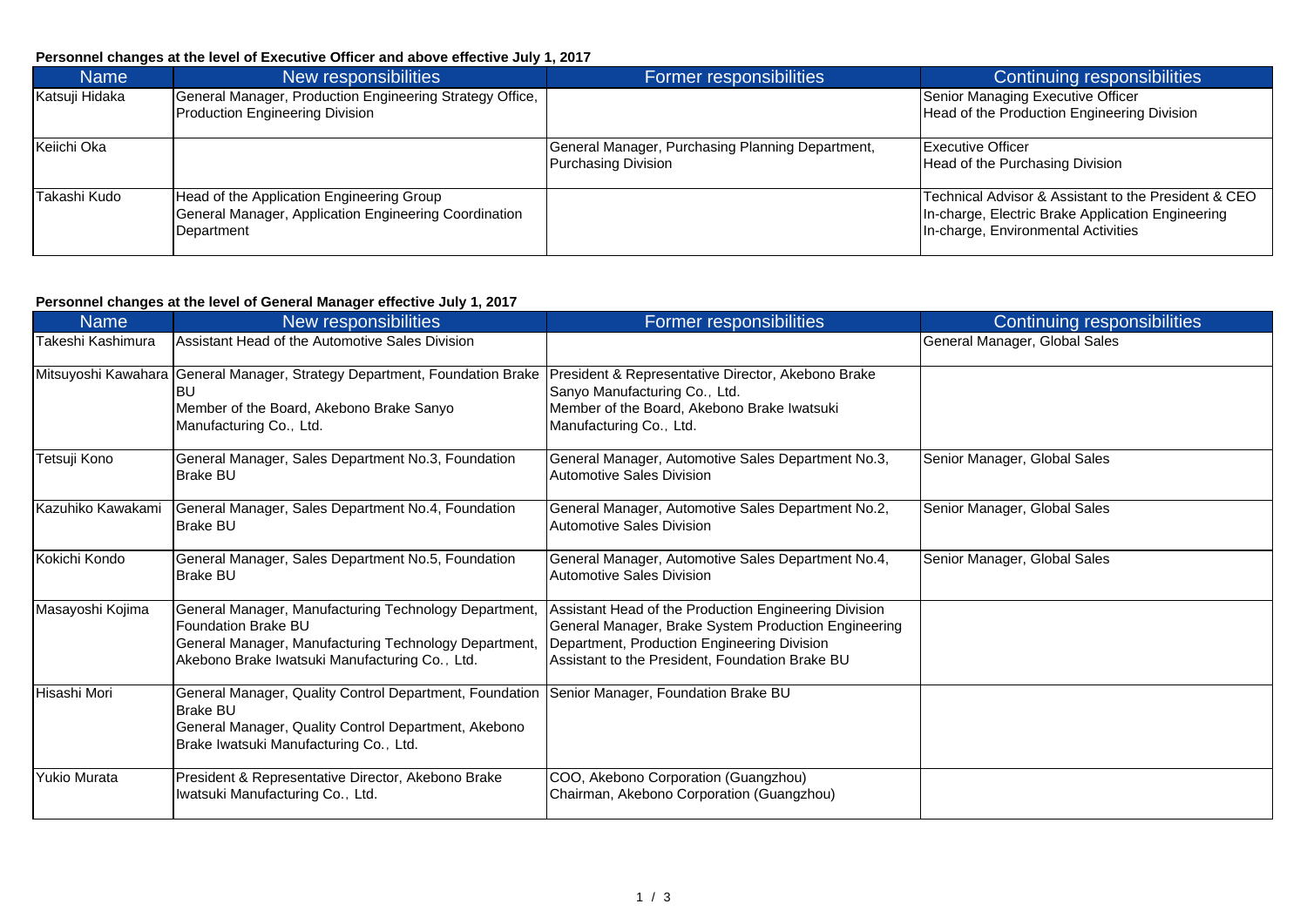### **Personnel changes at the level of General Manager effective July 1, 2017**

| <b>Name</b>             | New responsibilities                                                                                           | Former responsibilities                                                                                                                                                                                                                     | <b>Continuing responsibilities</b>                                                                                    |
|-------------------------|----------------------------------------------------------------------------------------------------------------|---------------------------------------------------------------------------------------------------------------------------------------------------------------------------------------------------------------------------------------------|-----------------------------------------------------------------------------------------------------------------------|
| <b>Hirohide Abe</b>     | President & Representative Director, Akebono Brake<br>Sanyo Manufacturing Co., Ltd.                            | Member of the Board, Akebono Brake Sanyo<br>Manufacturing Co., Ltd.<br>General Manager, Production Control Department,<br>Akebono Brake Sanyo Manufacturing Co., Ltd.                                                                       |                                                                                                                       |
| Eiji Kusuhara           | Acting General Manager, Production Control Department,<br>Akebono Brake Sanyo Manufacturing Co., Ltd.          | Acting General Manager, Administration Department,<br>Akebono Brake Sanyo Manufacturing Co., Ltd.                                                                                                                                           |                                                                                                                       |
| Susumu Nakamura         | Acting General Manager, Manufacturing Technology<br>Department, Akebono Brake Sanyo Manufacturing Co.,<br>Ltd. | Acting General Manager, Production Engineering<br>Department, Akebono Brake Sanyo Manufacturing Co.,<br>Ltd.                                                                                                                                |                                                                                                                       |
| Ryo Kiuchi              | Acting General Manager, Sales Department No.1, Friction<br><b>Material BU</b>                                  | Acting General Manager, Automotive Sales Department<br>No.1, Automotive Sales Division                                                                                                                                                      | Manager, Global Sales                                                                                                 |
| Hiroaki Sakamoto        | General Manager, Sales Department No.2, Friction<br>Material BU                                                | Senior Manager, Automotive Sales Division                                                                                                                                                                                                   | Senior Manager, Global Sales                                                                                          |
| Katsunari Kayano        | Department, Friction Material BU                                                                               | General Manager, Friction Material Production Engineering General Manager, Friction Material Production Engineering<br>Department, Production Engineering Division<br>Senior Manager, Friction Material BU                                  |                                                                                                                       |
| Kazunari<br>Wakabayashi | General Manager, Casting & HP Production Engineering<br>Department, HP BU                                      | General Manager, Casting & HP Production Engineering<br>Department, Production Engineering Division<br>Senior Manager, HP BU                                                                                                                |                                                                                                                       |
| Kazuo Murakami          | COO, Akebono Corporation (Guangzhou)<br>Chairman, Akebono Corporation (Guangzhou)                              | Assistant General Manager, Production Control<br>Department, Manufacturing Division<br>Manager, Production Management Office, Production<br>Control Department, Manufacturing Division<br>Manager, Iwatsuki Re-Innovation Management Office |                                                                                                                       |
| Junichi Sasahara        | Acting General Manager, HP Production Management<br>Office, Akebono Brake Iwatsuki Manufacturing Co., Ltd.     |                                                                                                                                                                                                                                             | Manager, Manufacturing Section, HP Production<br>Management Office, Akebono Brake Iwatsuki<br>Manufacturing Co., Ltd. |
| Takashi Matsumoto       | Assistant Head of the Application Engineering Group                                                            | General Manager, Testing and Analysis, Application<br><b>Engineering Coordination</b>                                                                                                                                                       |                                                                                                                       |
| Tadahiro Mita           | Project Leader, Engineering Database Project, Application<br><b>Engineering Group</b>                          | General Manager, BU Application Engineering Support,<br>Application Engineering Coordination                                                                                                                                                |                                                                                                                       |